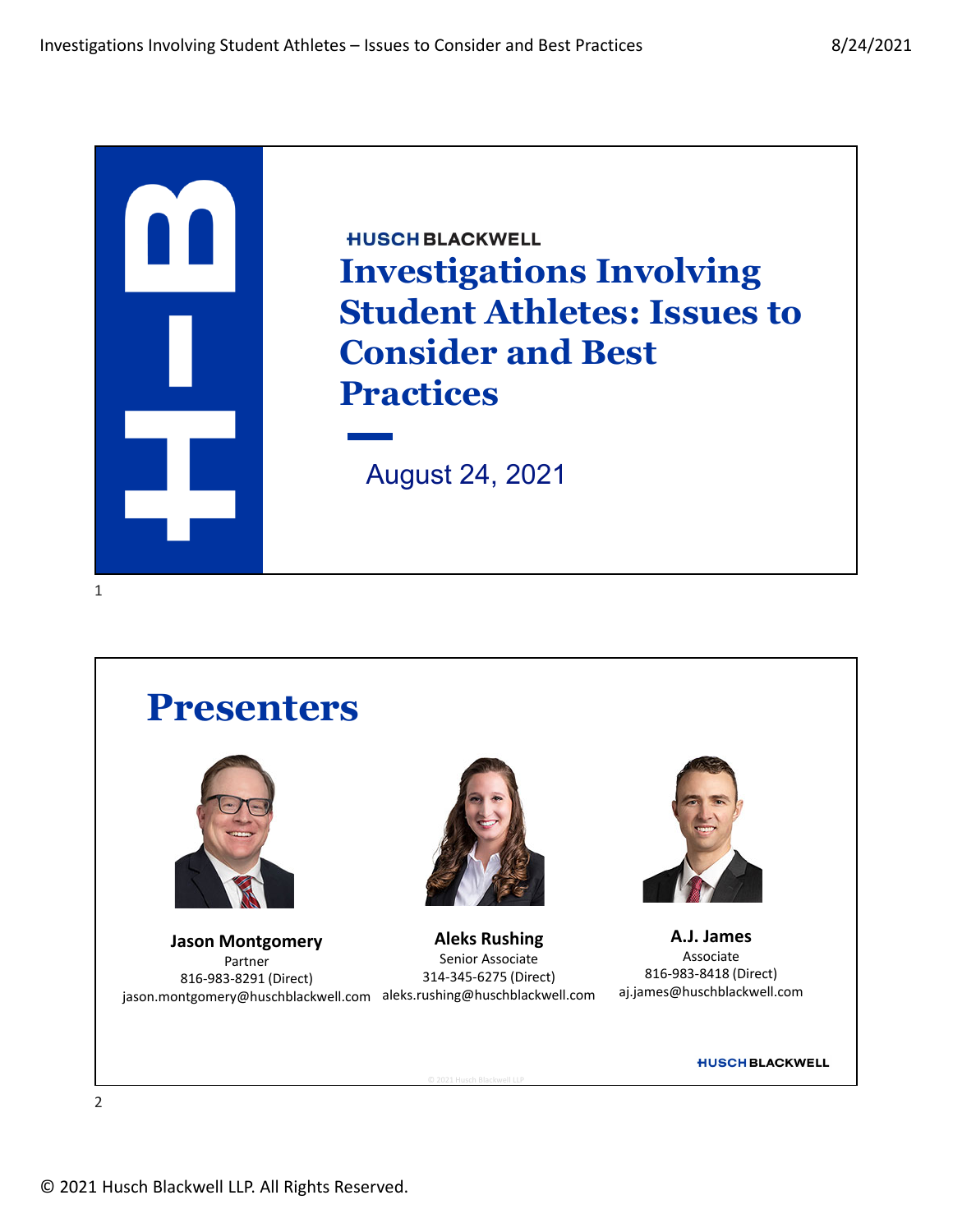

## **Topics**

- Student Athlete–Peer Investigations
- Student Athlete–Coach Investigations
- NCAA Investigations

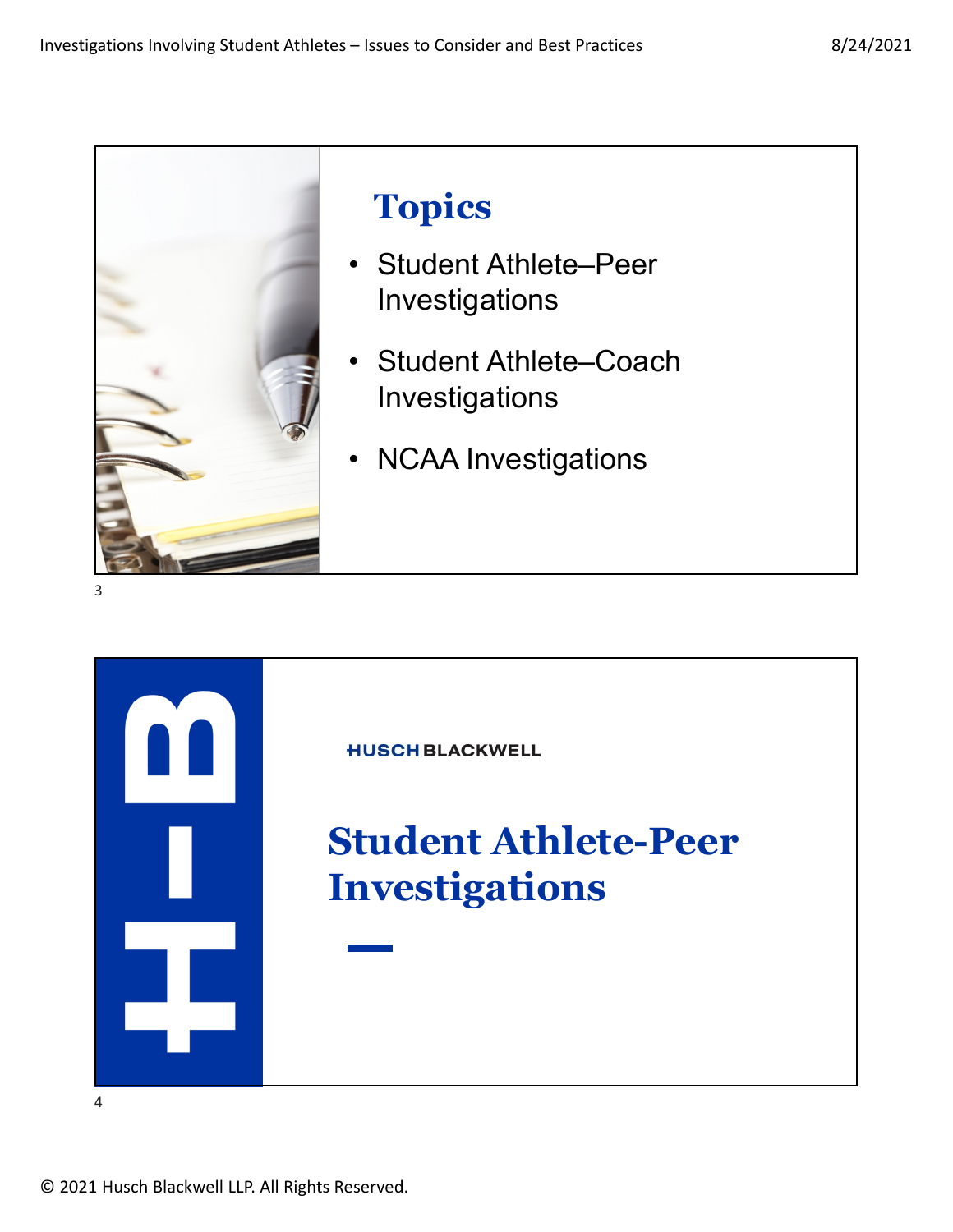

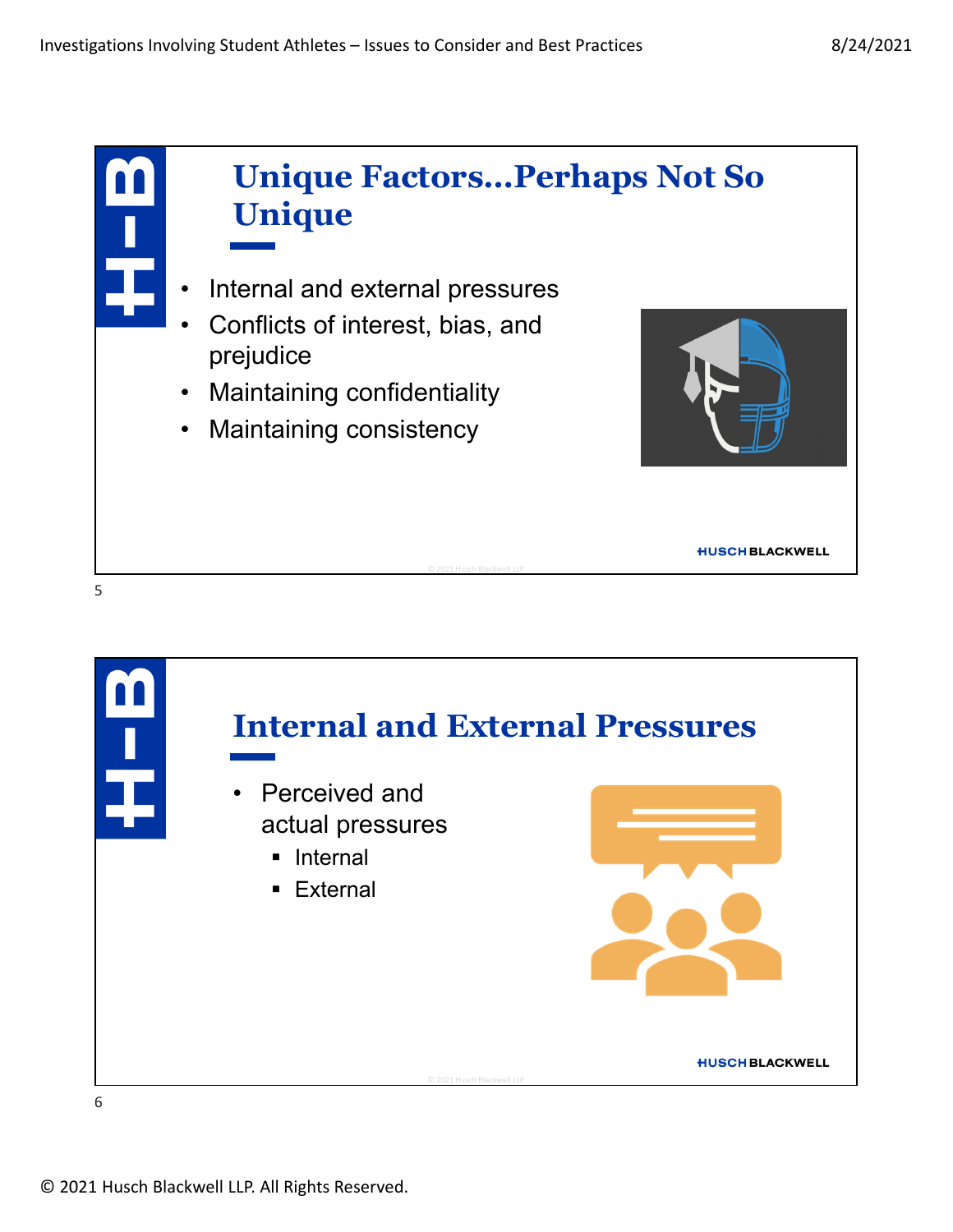



## **Scenario re: Conflicts of Interest Policy**

• **Policy Language:** The Title IX Coordinator, investigator, hearing officer, administrative officer, appeals officer, and informal resolution facilitator will be free of any material conflicts of interest or material bias. Any party who believes one or more of these institution officials has a material conflict of interest or material bias must raise the concern promptly so that the institution may evaluate the concern and find a substitute, if appropriate. The failure of a party to timely raise a concern of a conflict of interest or bias may result in a waiver of the issue for purposes of any appeal or otherwise.

© 2021 Husch Blackwell LLP

**HUSCH BLACKWELL**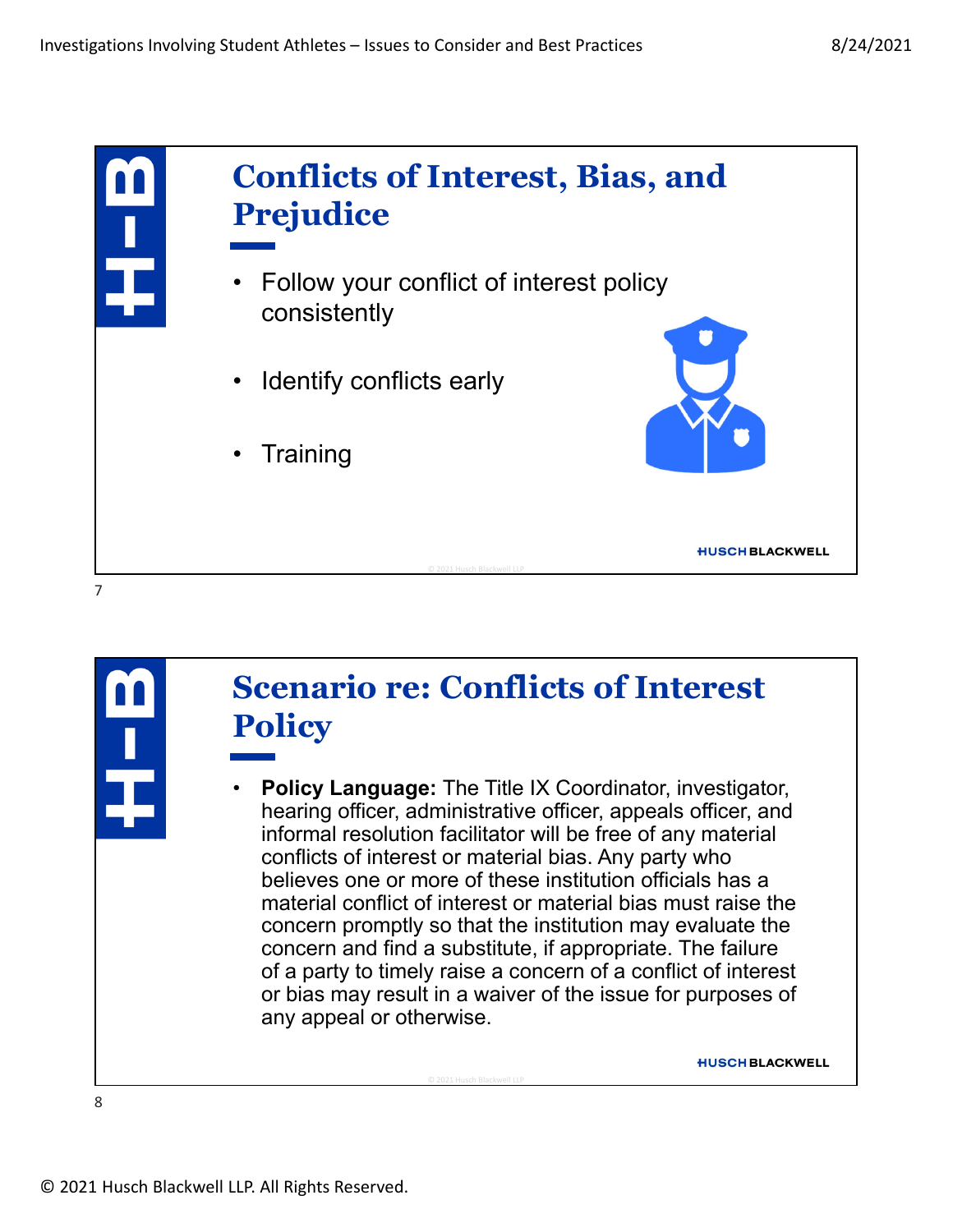

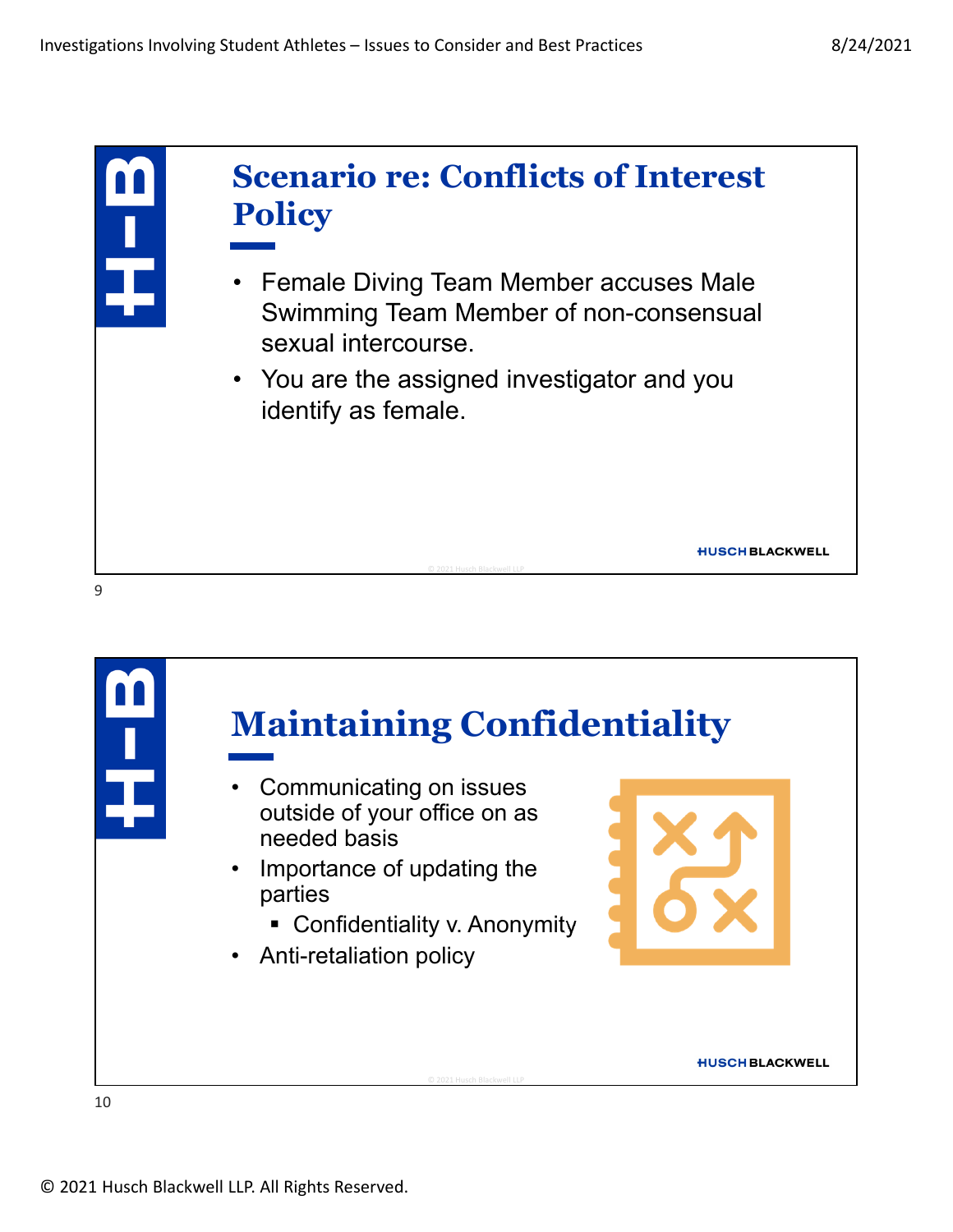

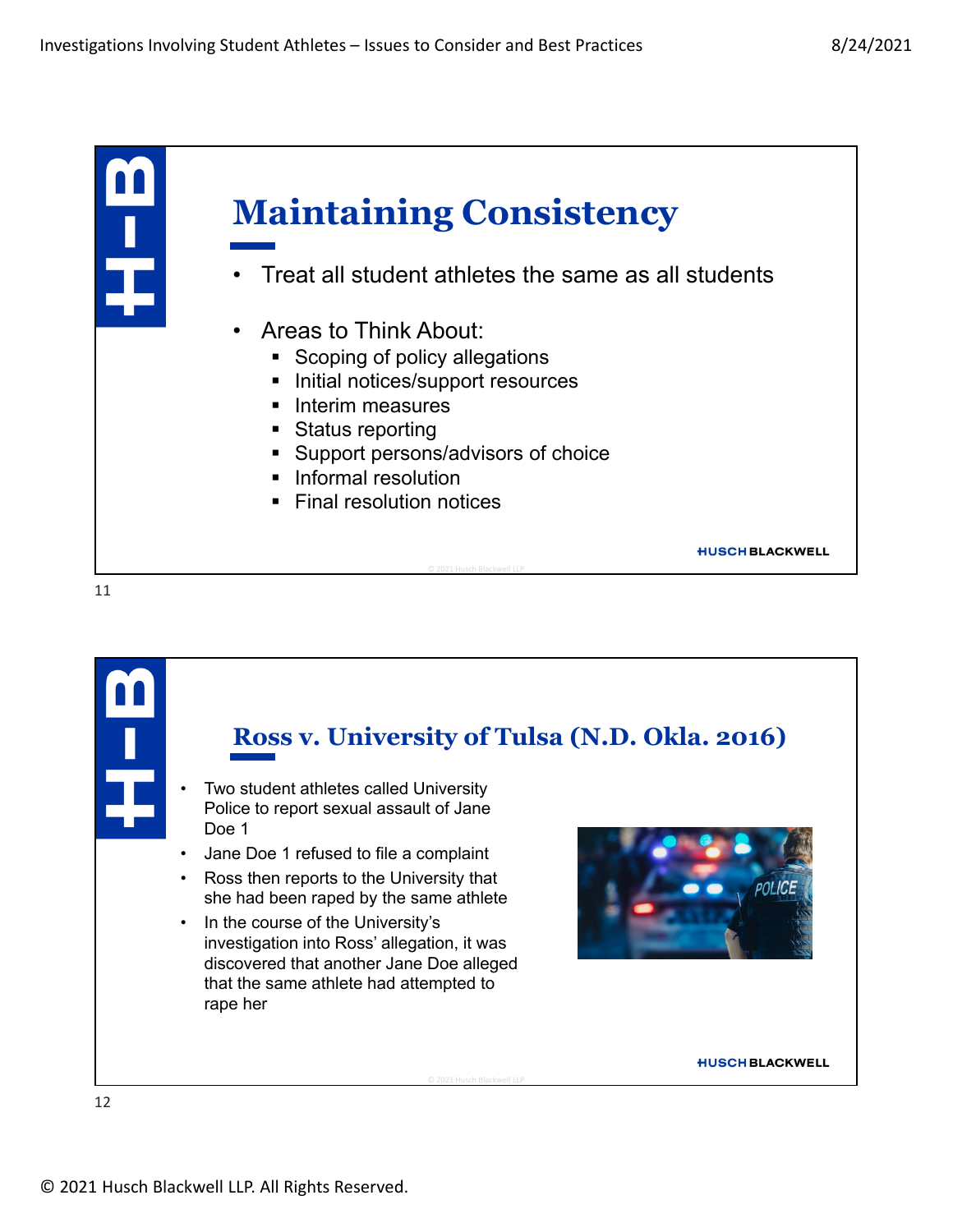



## **Williams v. Board of Regents of University System of Georgia (11th Cir. 2007)**

- Female student was sexually assaulted by three male student athletes
- Informed University Police the same night and an investigation began immediately
- Preliminary report was created within 48 hours of assault
- Full investigation report was available approximately 3 months after assault
- Disciplinary hearings 1 year after assault
	- Resulted in no sanctions to student athletes

© 2021 Husch Blackwell LLP

**HUSCH BLACKWELL**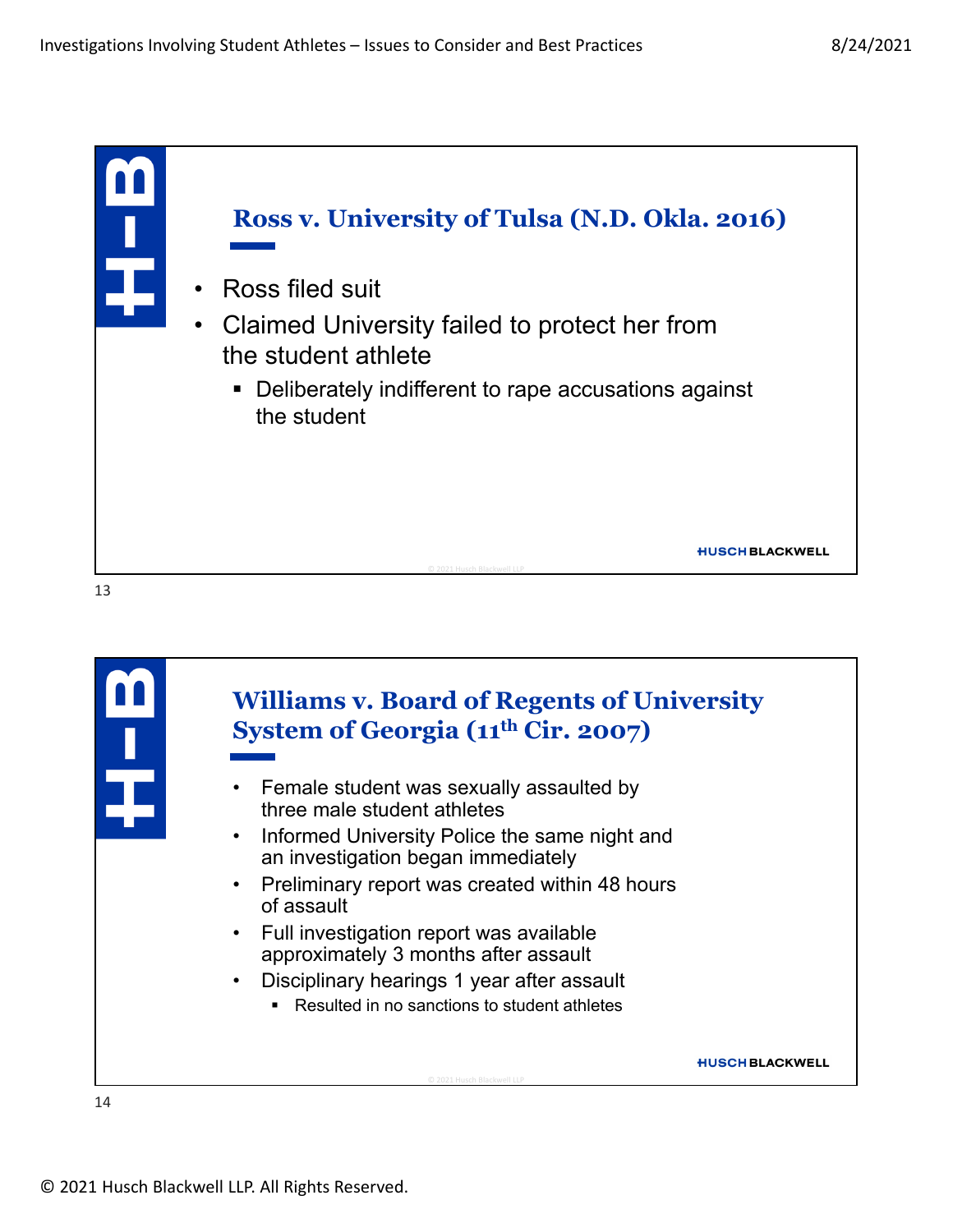

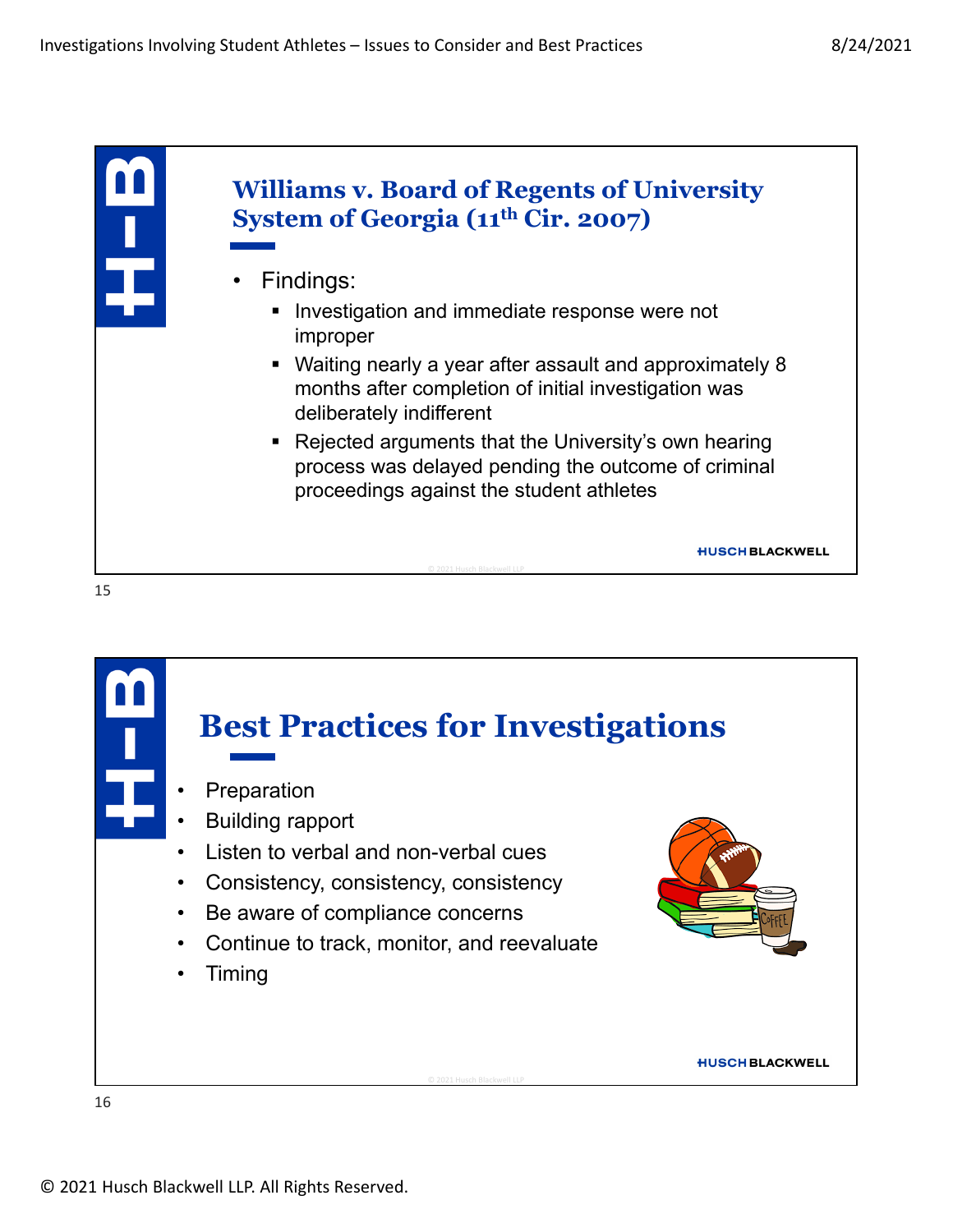

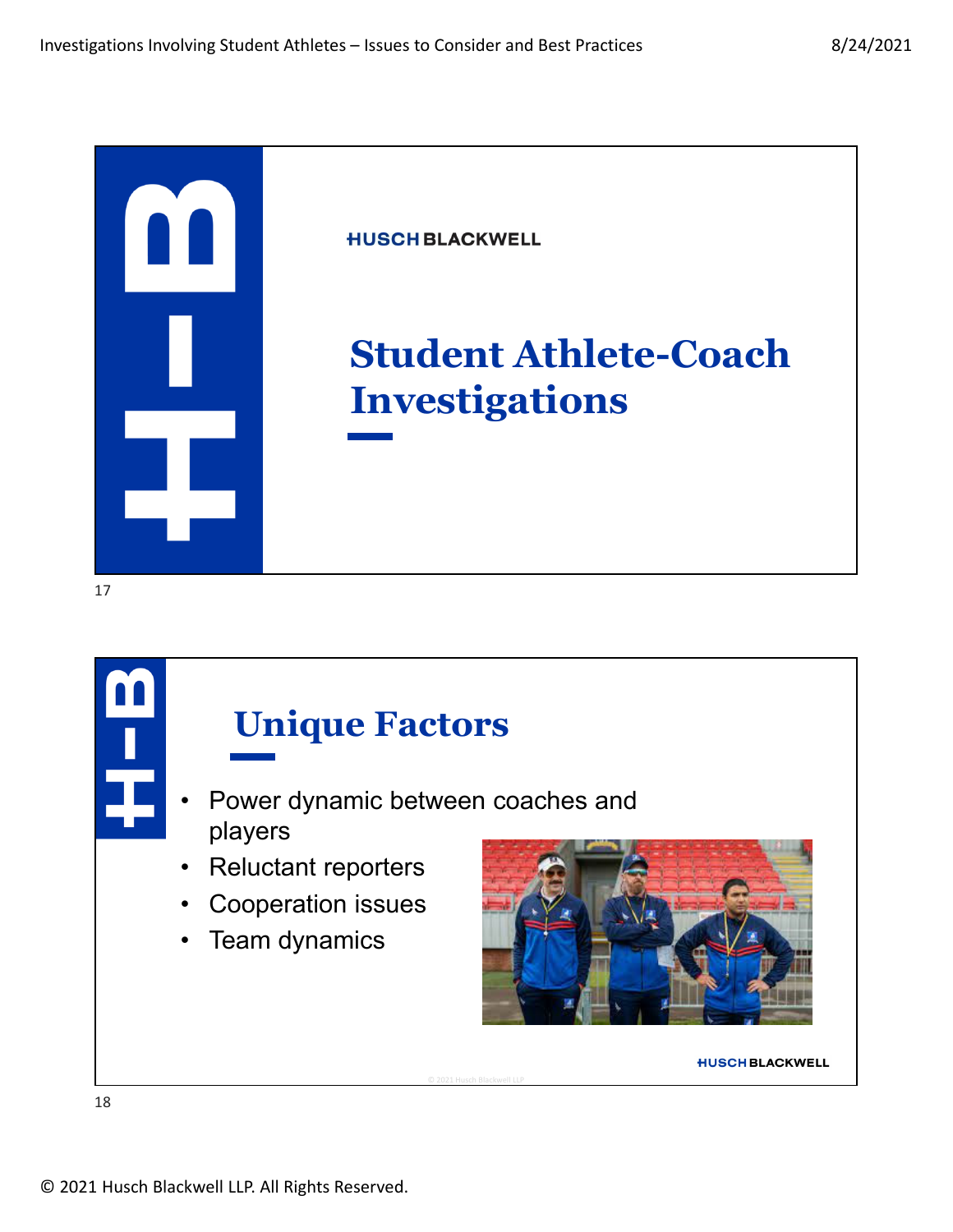



## **DeCecco v. University of South Carolina (D.S.C. 2013)**

• After Plaintiff continued to have issues with her coaches over the course of the next year, a joint meeting was held between Plaintiff and her father, the coaches, and athletic department officials

- During this meeting, the closed-door locker room meeting was first reported, causing a dramatic response from attendees
	- **Father's question was "How appropriate is it for your male coach to have** a closed, locked door meeting with a female athlete?"
	- Plaintiff's father was asked if he would like to make a formal complaint and asked if he should before the meeting changed topics and became more civil
- Plaintiff withdrew from the University after the meeting

© 2021 Husch Blackwell LLP

**HUSCH BLACKWELL**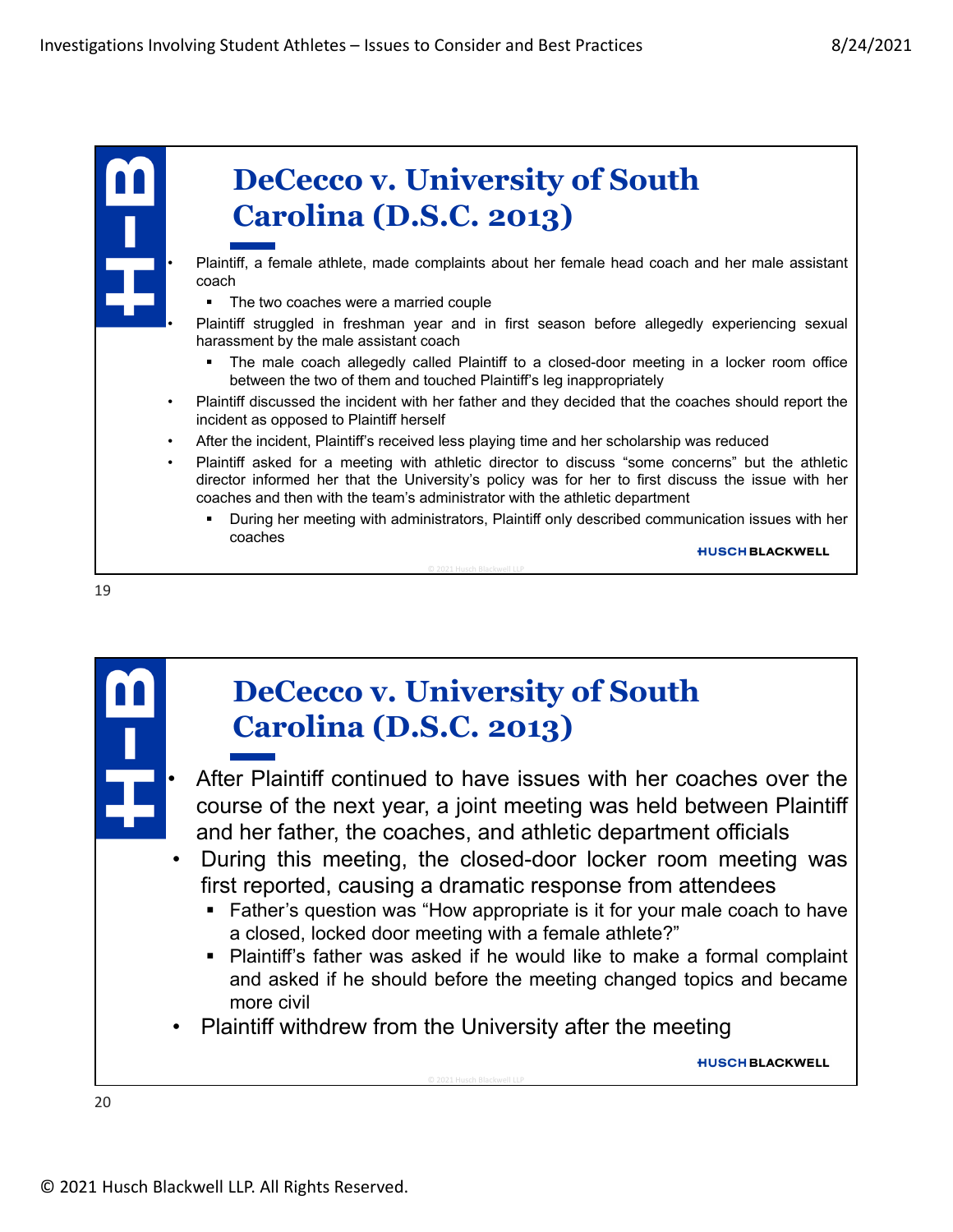

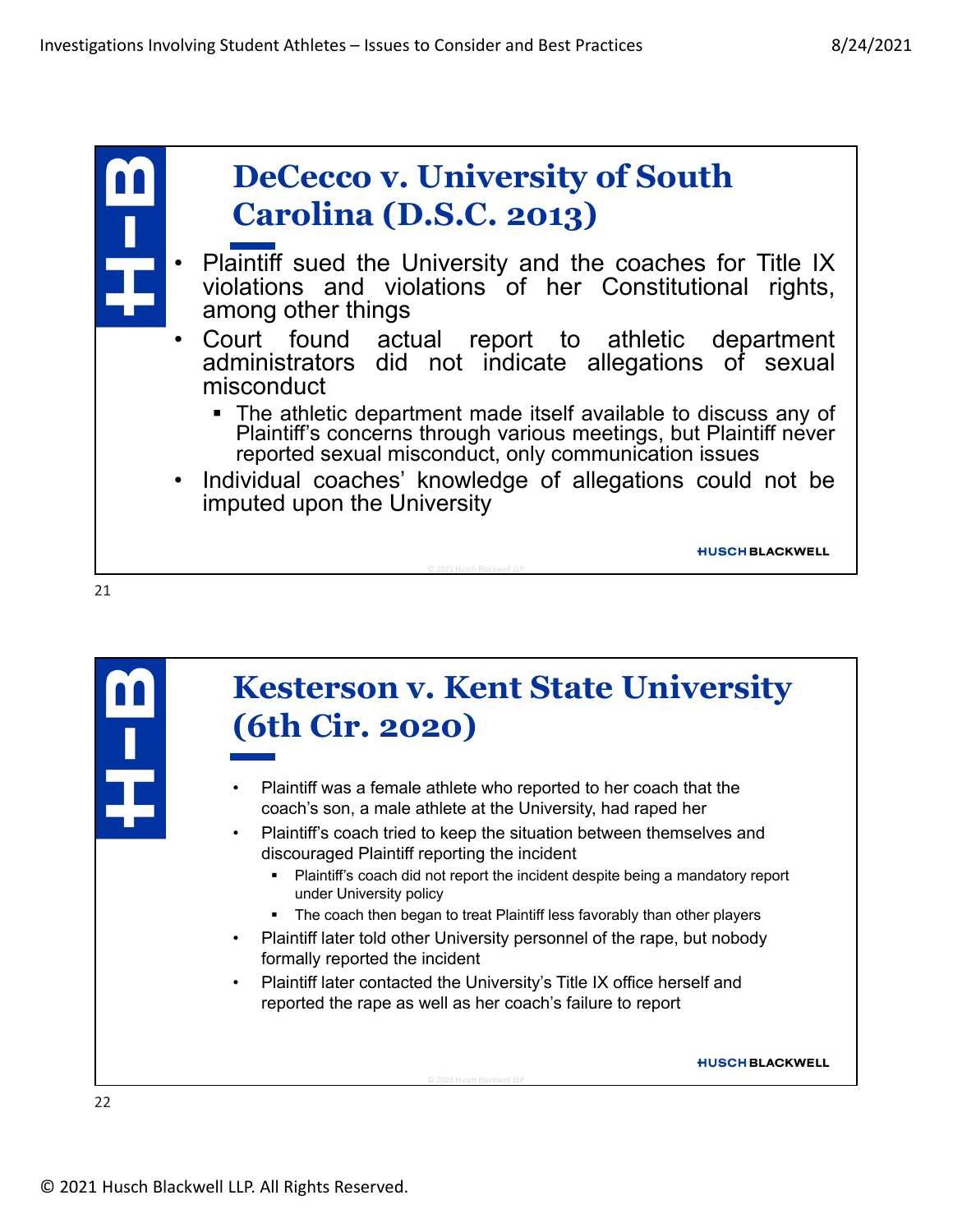

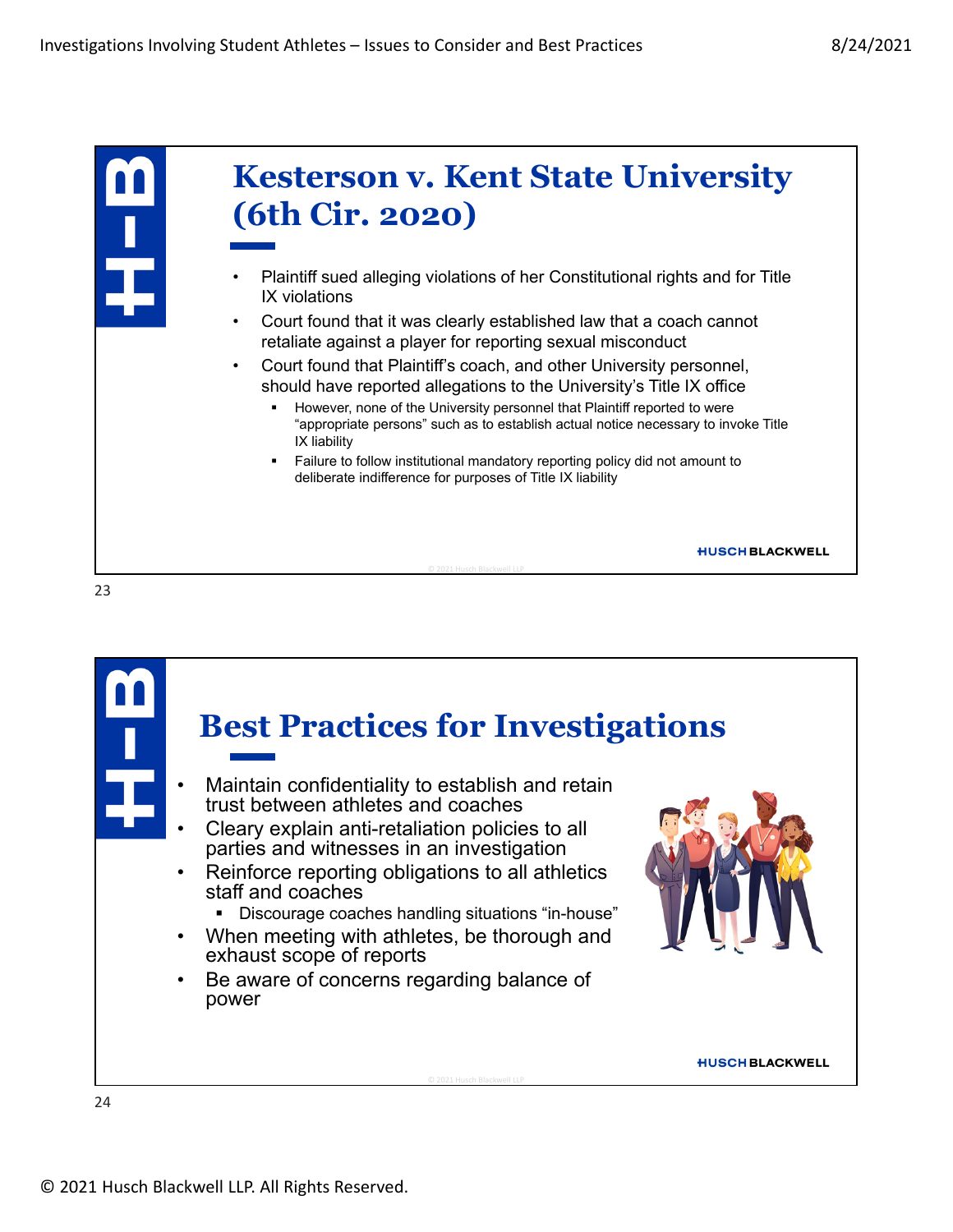

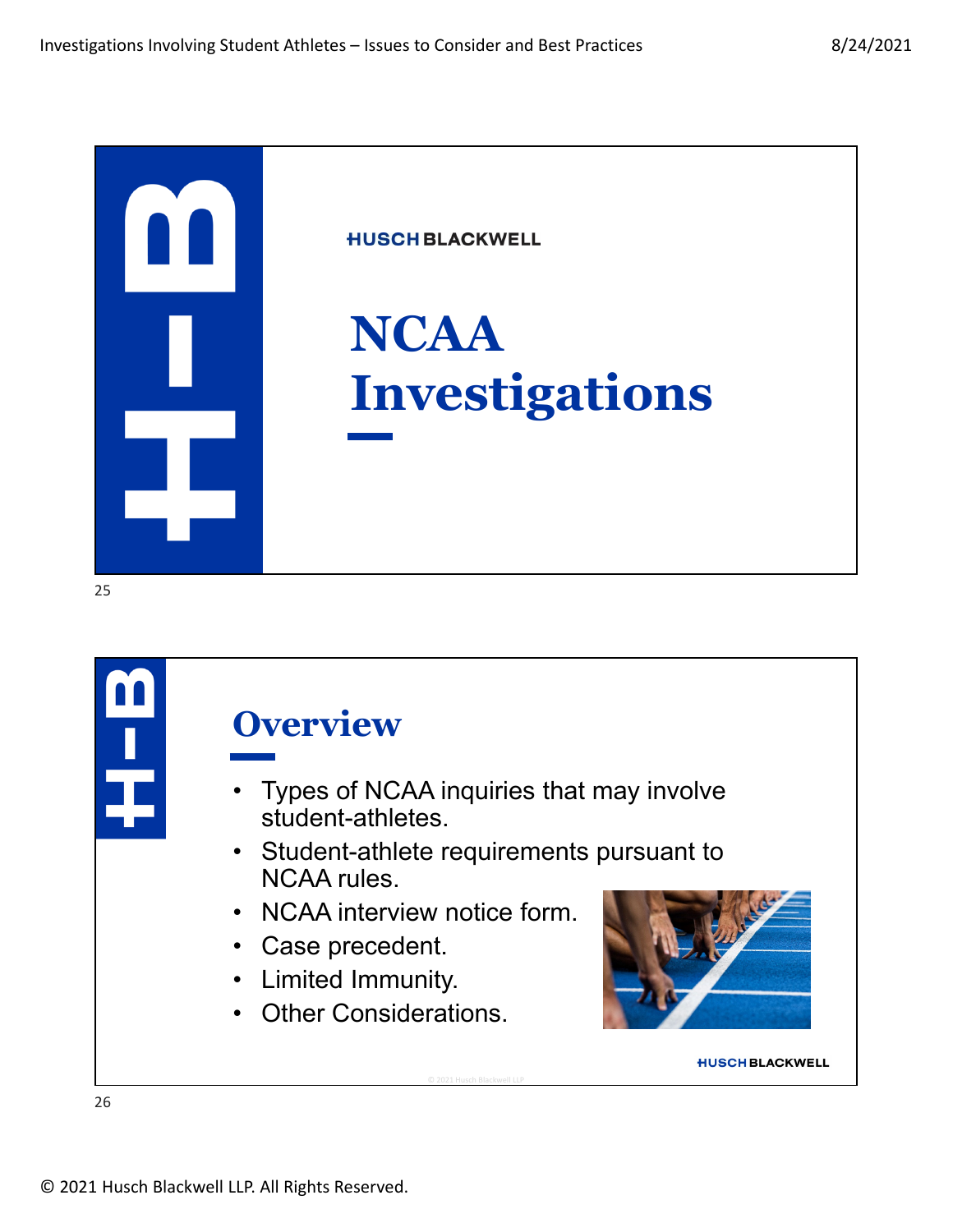

**Types of NCAA Inquiries** • NCAA Notice of Inquiry. • Involved Individual v. Fact Witness. • Involved Individuals = current or former student-athletes or staff members with notice of significant involvement in alleged violations. • NCAA can interview former student-athlete without your knowledge, e.g., transfer. • NCAA Cooperative Principle. **HUSCH BLACKWELL** © 2021 Husch Blackwell LLP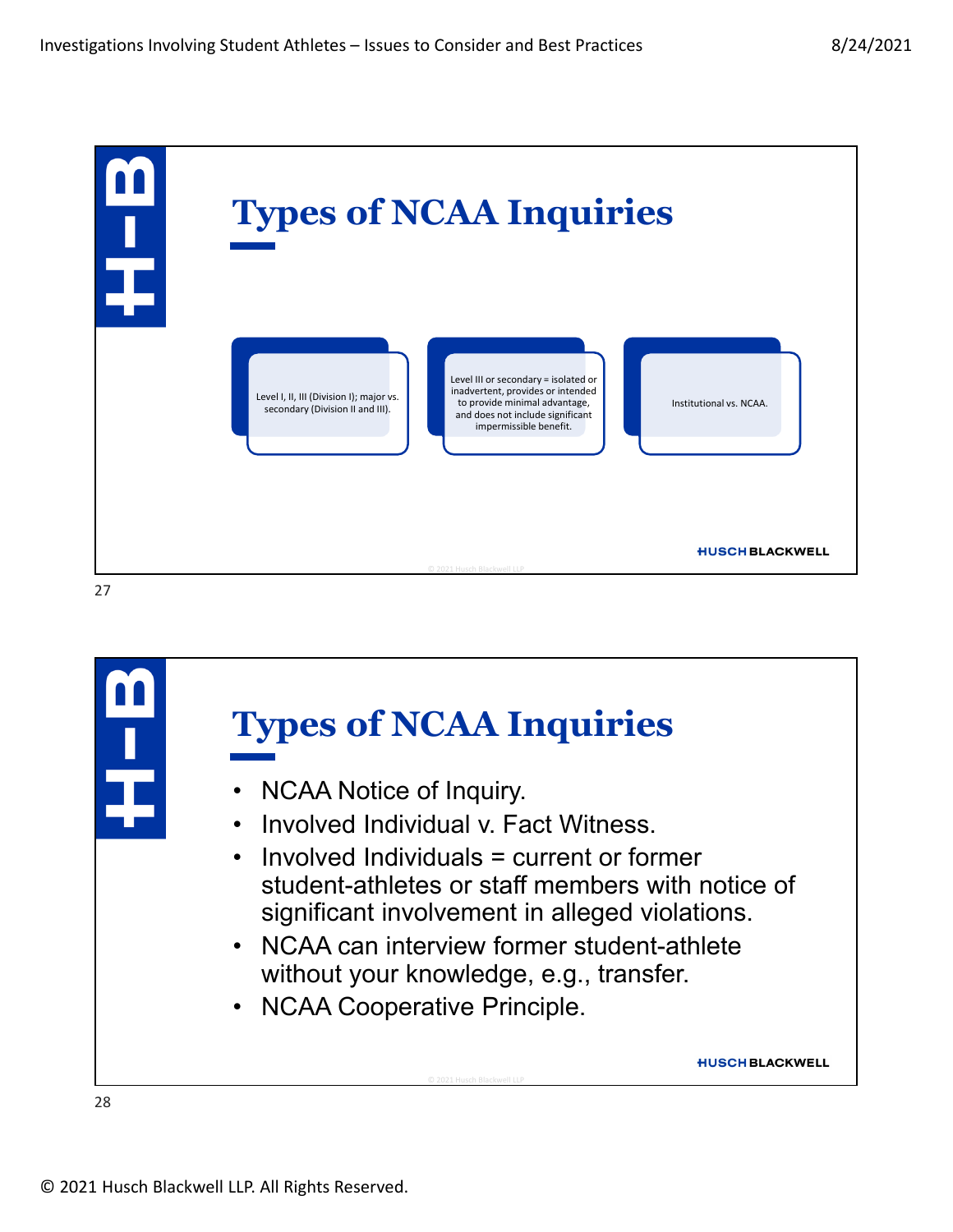

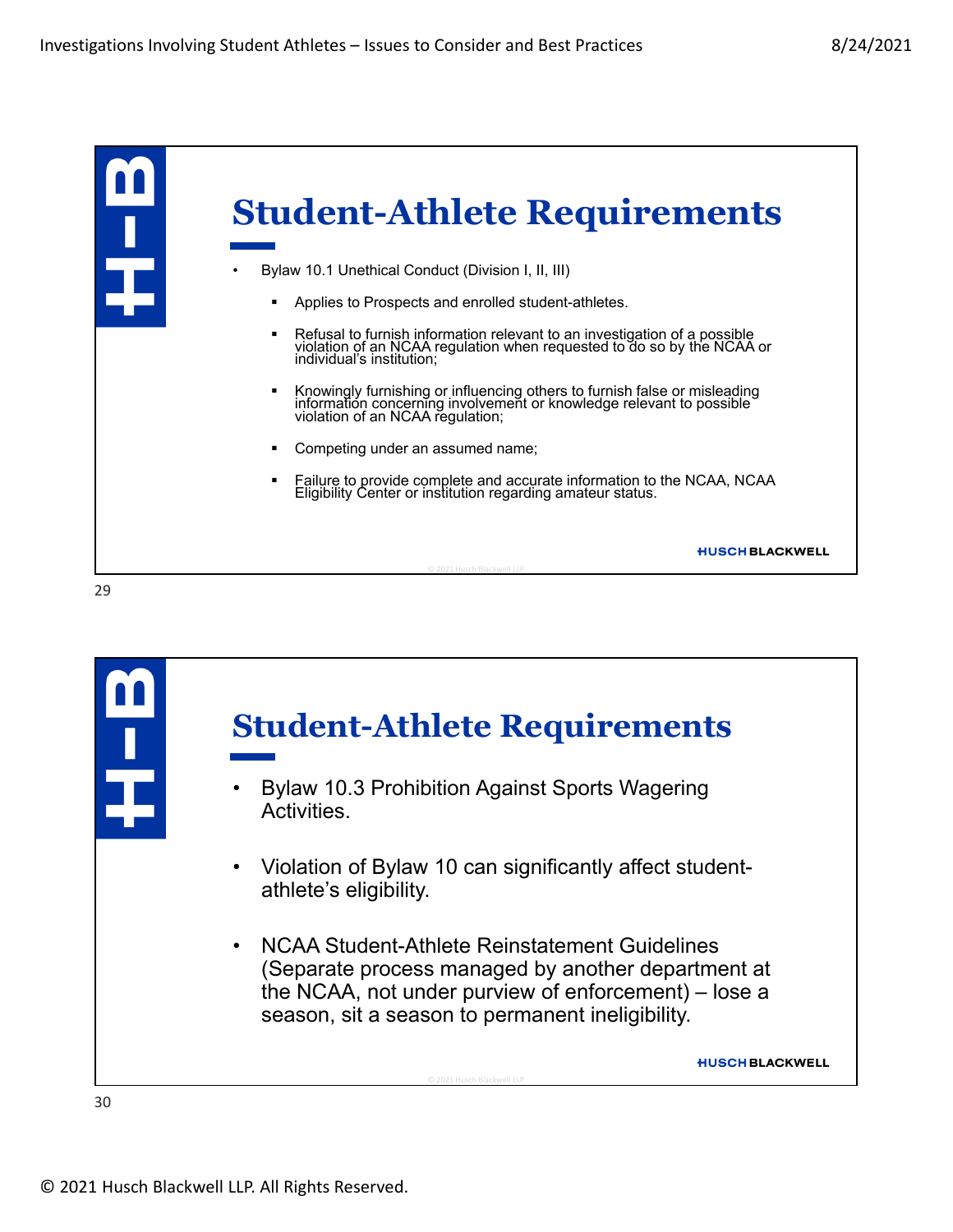

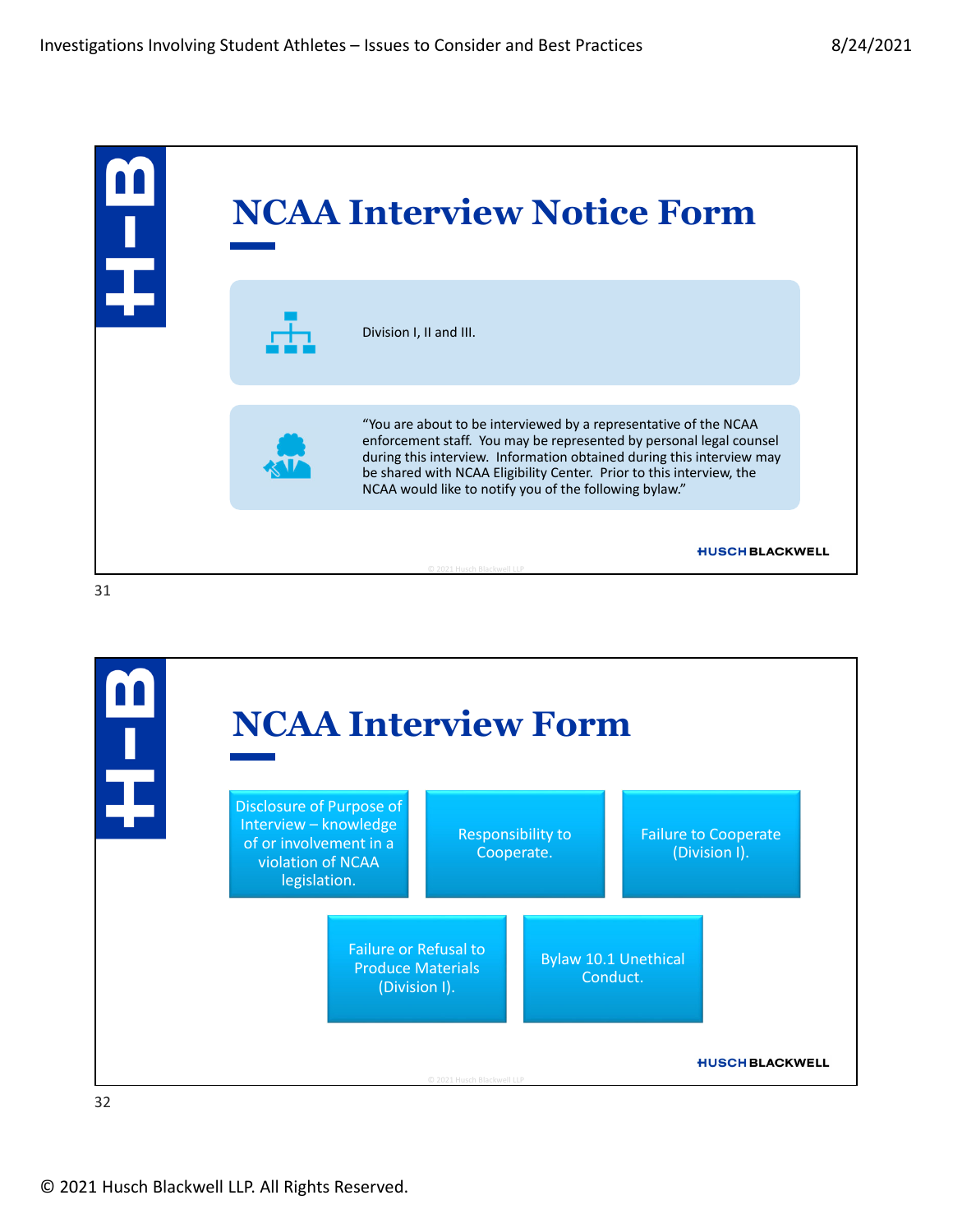|                                                                                             | <b>NCAA Case Precedent</b>                                                                                                                                                                                                                                                                                                                                                                                                                                                                                                                                                                                                                                                                                                                                           |
|---------------------------------------------------------------------------------------------|----------------------------------------------------------------------------------------------------------------------------------------------------------------------------------------------------------------------------------------------------------------------------------------------------------------------------------------------------------------------------------------------------------------------------------------------------------------------------------------------------------------------------------------------------------------------------------------------------------------------------------------------------------------------------------------------------------------------------------------------------------------------|
| <b>NCAA News Release</b>                                                                    |                                                                                                                                                                                                                                                                                                                                                                                                                                                                                                                                                                                                                                                                                                                                                                      |
| Division I Committee On Student-Athlete Reinstatement Upholds Staff Decision For Dez Bryant |                                                                                                                                                                                                                                                                                                                                                                                                                                                                                                                                                                                                                                                                                                                                                                      |
| For Immediate Release<br>Wednesday, November 5, 2009                                        | Contact(s)<br>Stacey Osburn<br>Associate Director of Public<br>and Media Relations<br>317/917-6117                                                                                                                                                                                                                                                                                                                                                                                                                                                                                                                                                                                                                                                                   |
| conduct and preferential treatment rules.                                                   | The Division I Committee on Student-Athlete Reinstatement, an independent membership committee, has upheld the NCAA staff decision regarding<br>Oklahoma State University football student-athlete Desmond Bryant. With this decision, Mr. Bryant will be required to sit out a season while being charged a<br>season of eligibility as a condition for his reinstatement. The student-athlete was declared ineligible by the university for violations of the NCAA ethical<br>The Division I Committee on Student-Athlete Reinstatement is comprised of commissioners, athletic directors and faculty athletics representatives from<br>NCAA member colleges, universities and conferences. The committee has the final authority for all reinstatement decisions. |
|                                                                                             | <b>HUSCH BLACKWELL</b><br>C 2021 Husch Blackwell LLP                                                                                                                                                                                                                                                                                                                                                                                                                                                                                                                                                                                                                                                                                                                 |

**NCAA Case Precedent** • Dez Bryant Case (2009) – interviewed by NCAA investigators about meeting with Deion Sanders because of concern about connection with a professional agent. Asked if he worked out with Sanders, visited Sanders' home and met with agent. Bryant denied ever meeting with Sanders when he had in fact met with Sanders. Question whether there was an underlying violation but nevertheless suspended the remainder of the 2009 season. • James Wiseman Case (2019) - NCAA notified that Wiseman likely ineligible and he played, sought TRO, received and played 2 games, eventually suspended 12 games, dropped suite and left institution. University of Memphis addressing through NCAA infractions process. • Student-Athlete Reinstatement cases are not publicly available, membership access through a system called RSRO, student-athlete's names and institution redacted. **HUSCH BLACKWELL** © 2021 Husch Blackwell LLP 34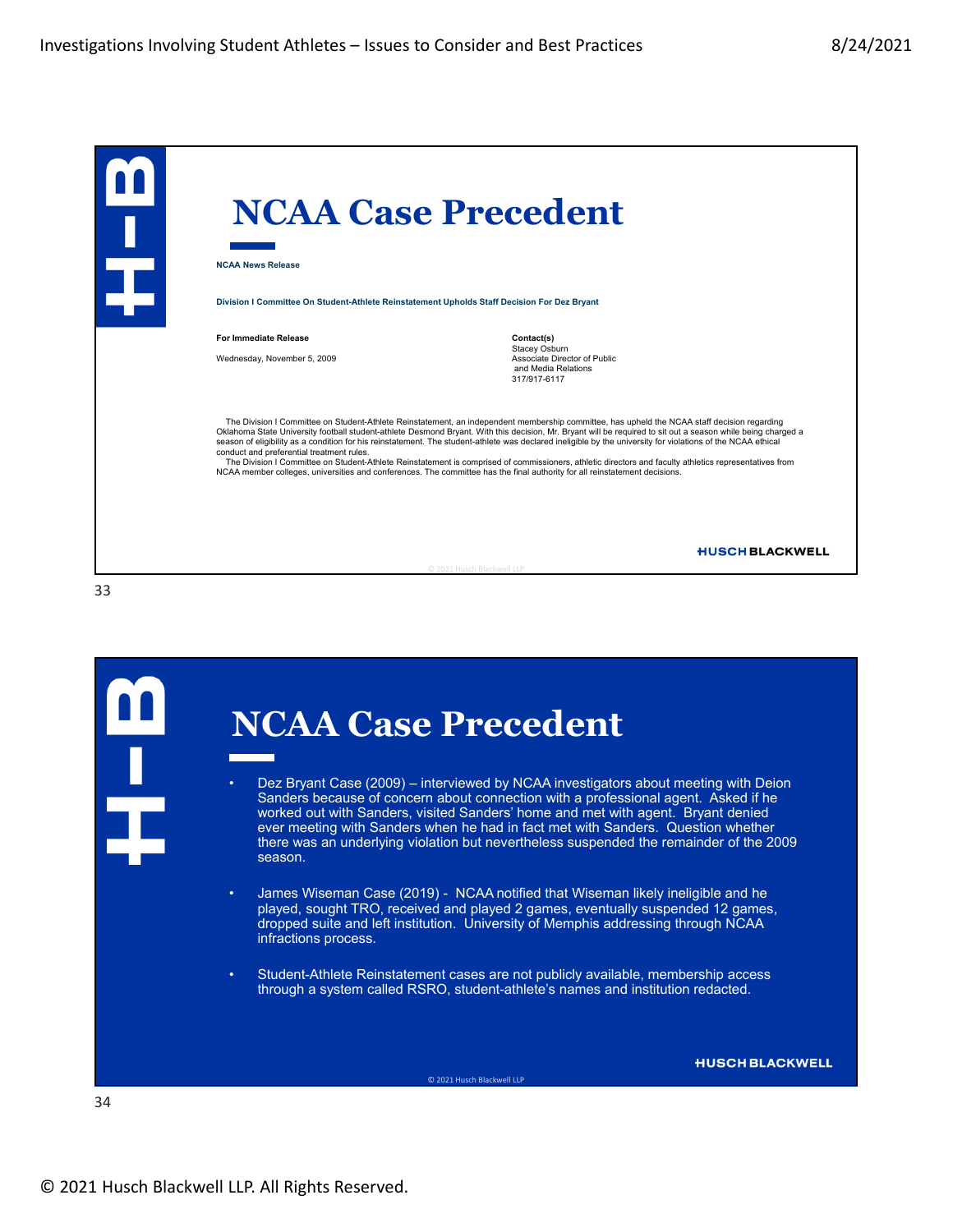